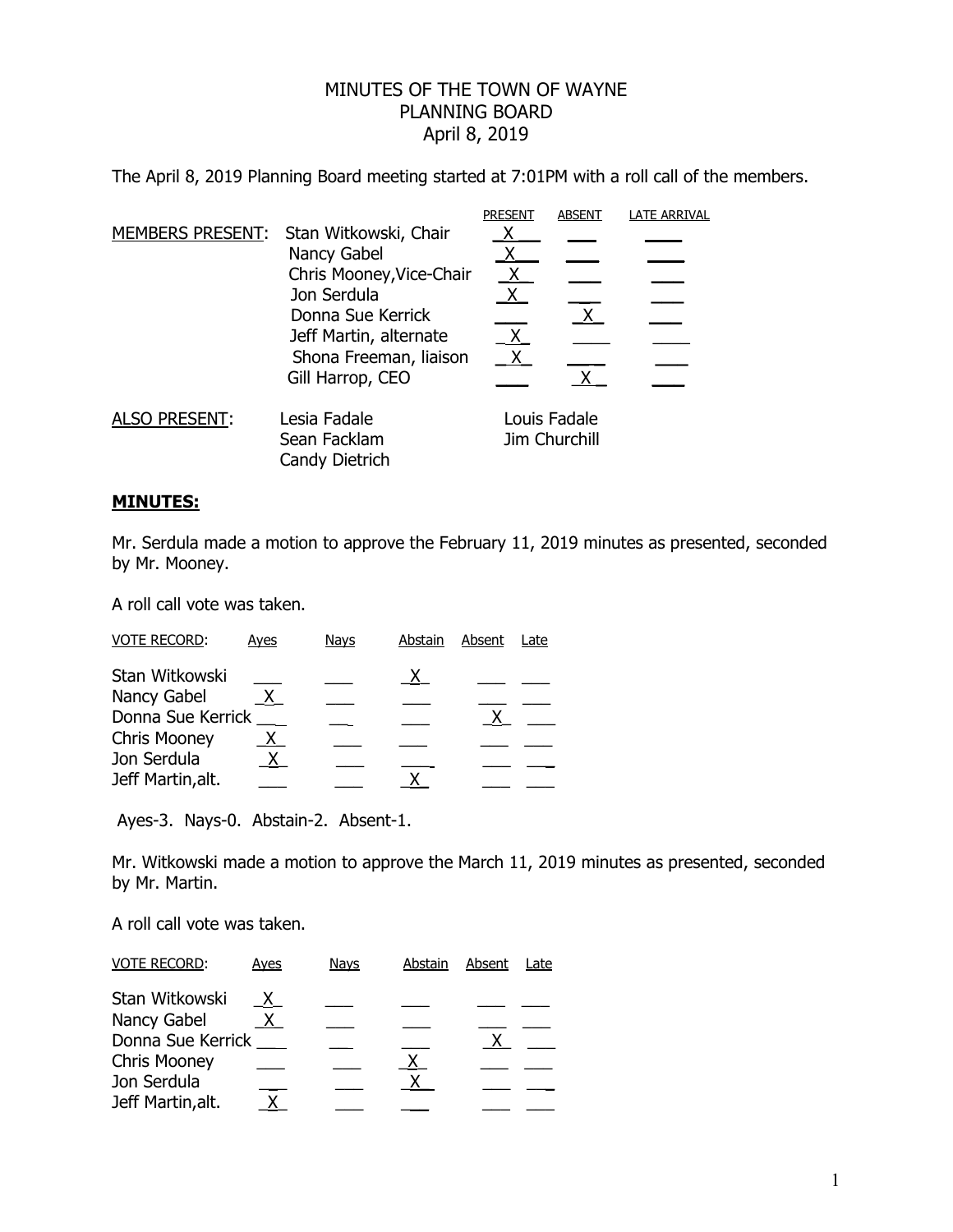Ayes-3. Nays-0. Abstain-2. Absent-1.

## **NEW BUSINESS:**

**SITE PLAN APPLICATION FOR Bald Eagle Trust:** Property located at 14899 Keuka Village Rd., Town of Wayne. Request to construct guest house.

Mr. Serdula made a motion to accept the site plan application as submitted, seconded by Mr. Mooney.

Mr. Witkowski stated:

- This application was heard and approved for the construction of a new guest house greater than 500 sq. ft. by the Zoning Board of Appeals on April 2, 2019.
- The approved variance request was for an additional 20 sq. ft.

Mr. Witkowski then read emails received from both Ms. Rogers and Ms. Fadale to those present, citing overbuilding of the lot, additional parking, septic and viewshed issues. (On file).

He further explained most the items within the emails needed to be addressed to the Zoning Officer who both enforces and interprets the Zoning regulations not the Planning Board.

A copy of the emails was given to Mr. Churchill, architect for Bald Eagle Trust.

Mr. Witkowski inquired if the Fadale's had contacted the owner about their issues.

The Fadale's stated "No".

Mr. Martin encouraged the Fadale's to contact Code Enforcement Officer Harrop who could address their concerns.

Upon both Mr. Witkowski and Mr. Mooney onsite visit the following items were noted:

- Placement of the quest house would be 10 ft. from the property line.
- The owner happened to be present at the time and stated it was a private residence and would be their retirement home.
- The Fadale residence was located close to the property line and was a pre-existing nonconforming structure built prior to Land Use Regulations.

Ms. Fadale provided pictures from their Northside windows showing the possible obstruction of their lake view.

Upon discussion, it was noted that there would be minimal effect on the viewshed.

Mr. Churchill provided an updated plot plan showing the placement of the silt fencing for erosion control and stated they would like to start construction sometime in October.